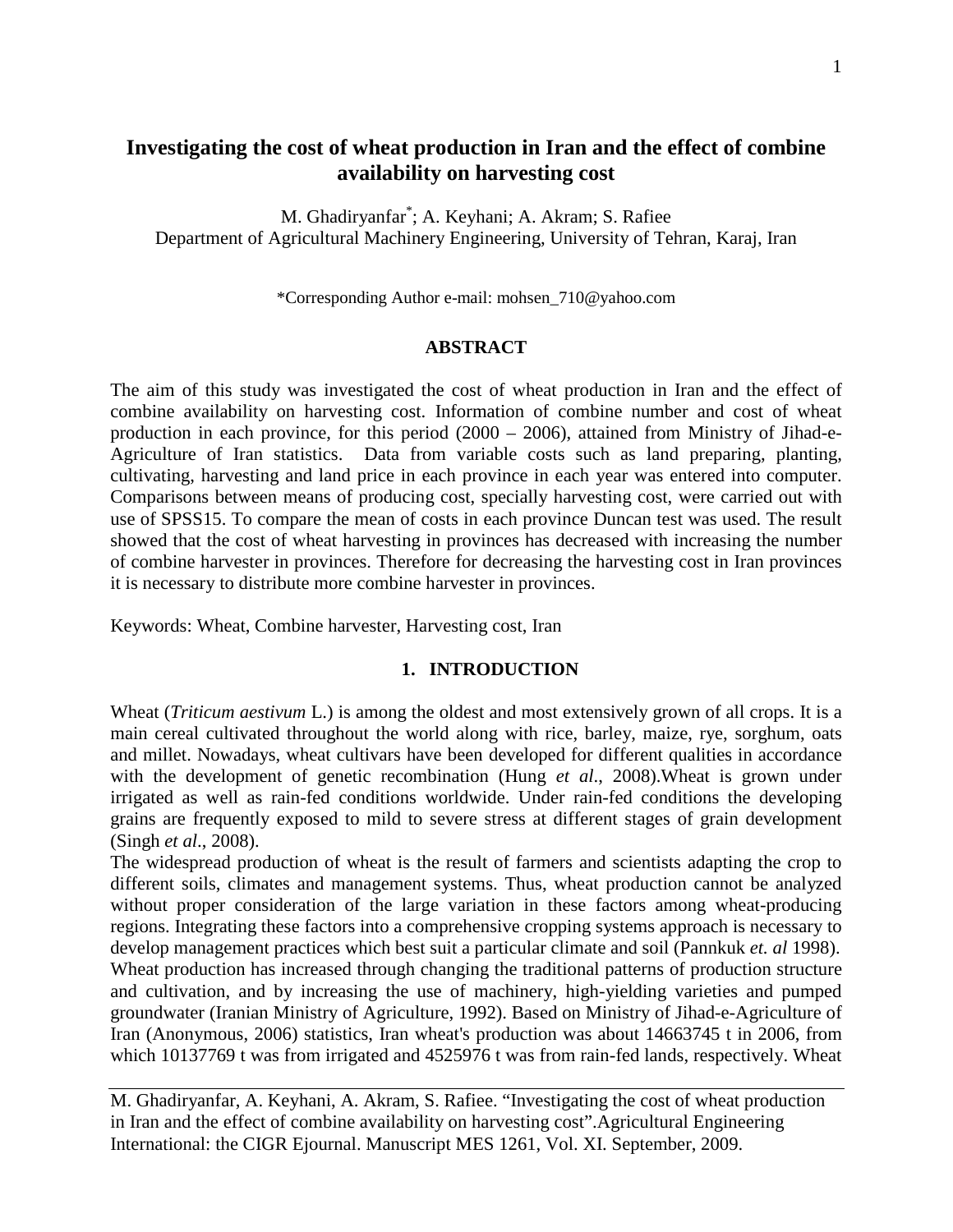is the single most important agricultural commodity in Iran. In 2006, for example, total crops were planted in 6878918 ha, more than 55% of which was planted by wheat.

In light of its general objective of attaining national self-sufficiency in agricultural products, the Iranian government has sought strategies that would lead to higher levels of production given current inputs particularly of land and water, and has paid considerably more attention to the production of wheat than to other crops. Therefore, the production of wheat has been increased during recent years (Bakhshoodeh and Thomson, 2001). In terms of economic efficiency, inputs such as seeds, fertilizers and machines seem not to be economically used in wheat production in Iran (Bakhshoodeh, 1995).

The availability of power is a pre-requisite for any agricultural activity whether the source is human, animal or motorized. In developed countries' agriculture, the general availability of virtually unlimited amounts of farm power in its different forms is almost taken for granted and comes almost exclusively from internal combustion engines or electric motors. The human is just the "brain" and control of the system. However, in most developing countries, the human is also a major source of farm power. It is a matter of how significant is this and to what extent is human power used (Clarke and Bishop, 2002).

Successful transformation of agriculture into a modern industry and the remarkable increases in factor productivity has contributed to improvement in human wellbeing. From an engineering perspective, agricultural mechanisation (as symbolised by the farm tractor) represents both a technology-push and technology-pull factor in the successful transformation of subsistence agriculture into market-oriented agribusiness. The availability of huge power units and related electromechanical systems for land preparation, cultivation, crop and livestock protection, harvesting and post harvest handling enabled humans to expand cultivated areas, convert otherwise marginal lands into productive units, and free up surplus farm labor to engage in nonfarm service sectors that are equally rewarding (Linus U. Opara, 2004)

Wheat price in Iran is determined by government, and this is approximately constant throughout the country. Therefore, to increase the economical performance of wheat producing in Iran the expenses should be decreased. Availability of combine harvesters in harvesting period is one of the most important terms that has significant effect on harvesting costs. In this study, the effect of combine availability in Iran provinces is investigated.

## **2. MATERIALS AND METHODS**

Iran is subdivided into 29 provinces as shown in Fig. 1. Information of combine number and cost of wheat production in each province, for the period from 2000 to 2006, were attained from Ministry of Jihad-e-Agriculture of Iran. Since Razavi Khorasan, North Khorasan and West Khorasan have recently been considered by the government to be provinces, data of these provinces were lumped into Khorasan. Also, due to incomplete data available for Gilan province, this province was not considered in the study.

Data from variable costs such as land preparation, planting, cultivation, harvesting and land price in each province, in each year, were collected. Comparisons between means of producing costs, specially harvesting costs, were carried out using SPSS 15. To compare mean of costs in each province Duncan test was used.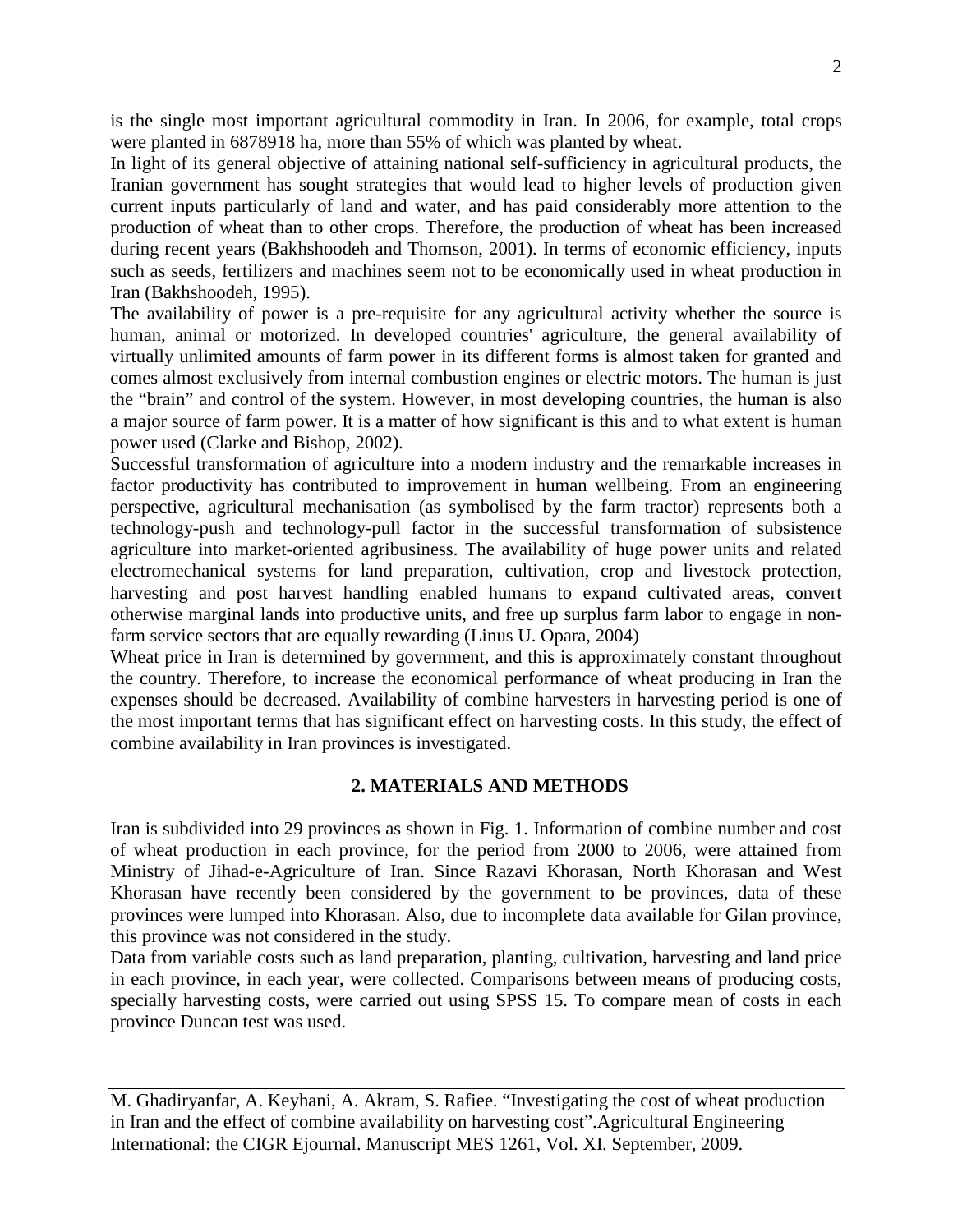

Fig. 1. The map of Iran provinces.

The experimental design was a randomized complete block with seven replications (each year in this study assumed as a replication). The treatment in the study was wheat harvesting cost for different provinces from 2000 to 2006.

A mechanization index based on combine availability in different provinces is presented as Eq. (1):

 $\text{Im } i = \frac{Ci}{Si}(1)$ 

Where  $I_{mi}$  is the mechanization index of the ith province (1/ha);  $C_i$  is the number of combine in the ith province (the average of the number of combines from 2000 to 2006);  $s_i$  is the wheat cultivation area in ith province (ha).

Graph of  $I_{mi}$  is presented in Fig 2. Also, the graph of cultivated area under wheat (irrigated, rainfed and total) in each province is shown in Fig. 3.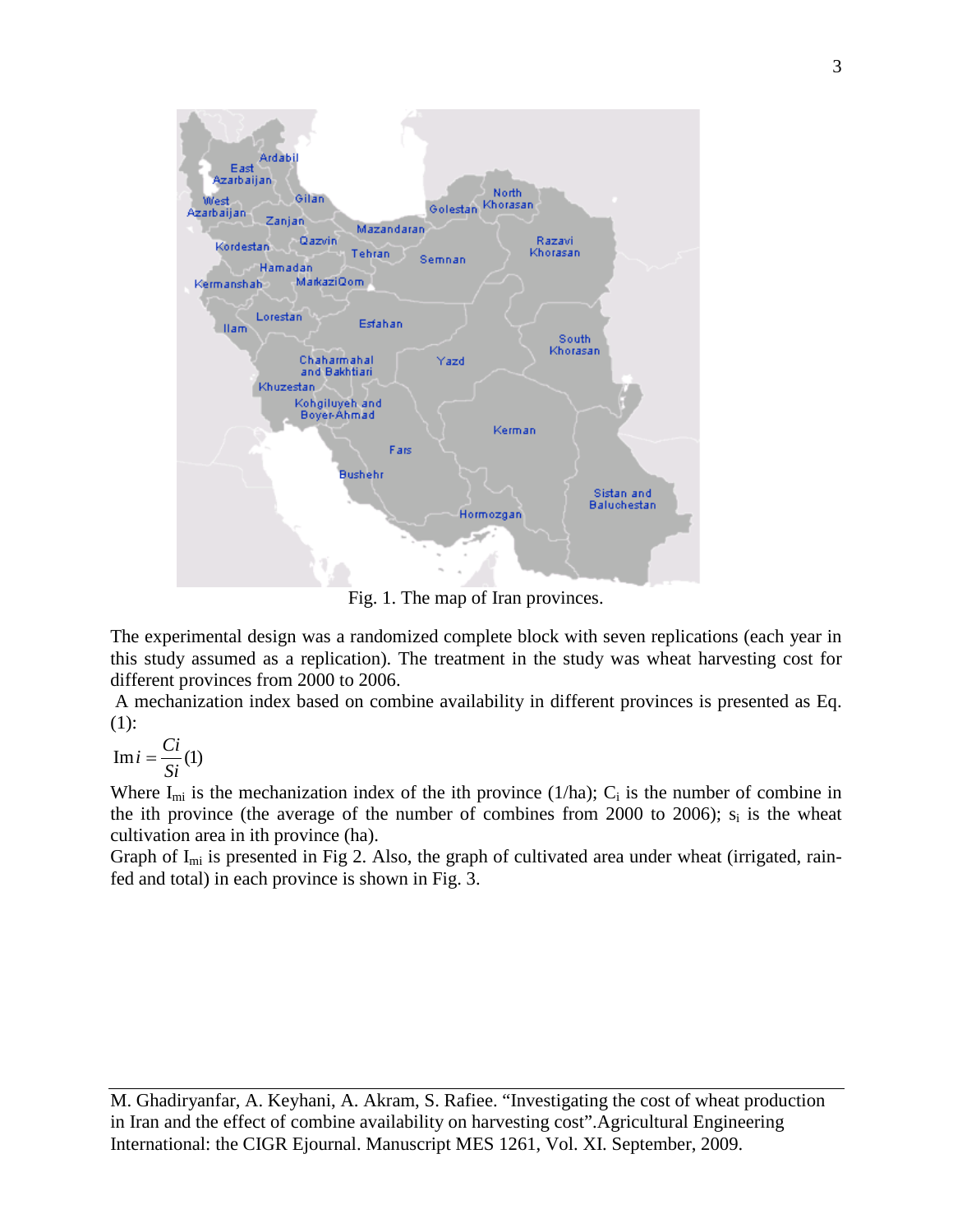

Fig. 2. Graph of the average number of combines per hectare from 2000 to 2006 in different provinces in Iran.



Fig. 3. Graph of average cultivated area under wheat (irrigated, rain-fed and total) in each province.

## **3. RESULTS AND DISCUSION**

## **3.1. Total cost of wheat production in Iran**

Results of compared means of production cost of irrigated and rain-fed wheat in Iran from 2000 to 2006 are presented in Table 1. According to this table, the cost in studied period is significantly increased. Regarding the high inflation rate in Iran, this increase is expectable. But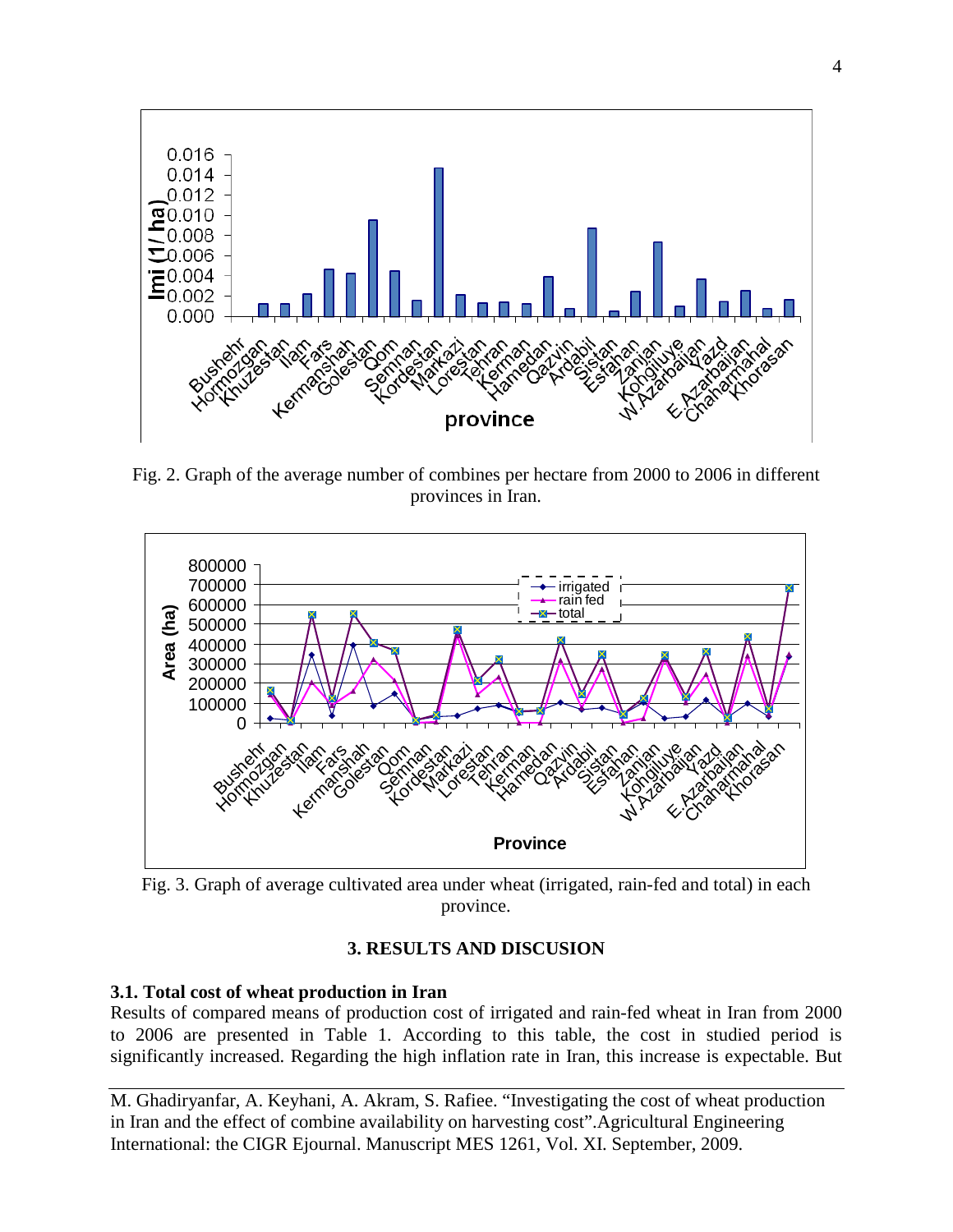according to the results, the rate of this increase is significantly rapid in the ending years of study. It is due to national and international economical problems (such as war and sanctions).

| year | Cost (thousand Rials per hectare) |        |                |        |  |
|------|-----------------------------------|--------|----------------|--------|--|
|      | irrigated wheat                   |        | rain-fed wheat |        |  |
| 2000 | $a^*$                             | 172204 | a              | 56509  |  |
| 2001 | a                                 | 216162 | a              | 72505  |  |
| 2002 | bc                                | 266914 | ab             | 87869  |  |
| 2003 | $\mathbf c$                       | 292544 | bc             | 105710 |  |
| 2004 | d                                 | 400515 | $\mathbf c$    | 132353 |  |
| 2005 | e                                 | 475819 | cd             | 149165 |  |
| 2006 |                                   | 539487 | e              | 180611 |  |

Table 1. Results of Duncan test for the cost of production of wheat in Iran from 2000 to 2006

\*values with the same letters in each column are not significantly different (*P*<0.05)

### **3.2. Total cost of wheat production in Iran provinces**

Results of compared means of production costs of irrigated and rain-fed wheat in Iran provinces from 2000 to 2006 is presented in Table 2. According to this Table, the total cost of irrigated wheat producing in provinces is significantly different and provinces such as Khuzestan, Sistan & Balochistan, Kohgiluyeh & Boirahmad, Ilam, Bushehr, Kurdistan and Lorestan have the least cost among of all provinces. Fars and Khorasan provinces that stand high in wheat production in Iran (Figs. 2 & 3) presented high levels of production costs which is an indication of weak management in these provinces.

Also, according to Table 2 the total costs of rain-fed wheat producing in provinces are significantly different and provinces such as Bushehr, Khuzestan, Markazi and Zanjan have the least cost among all provinces. The high cost level for Golestan province, important for wheat production, indicated weak management in this province.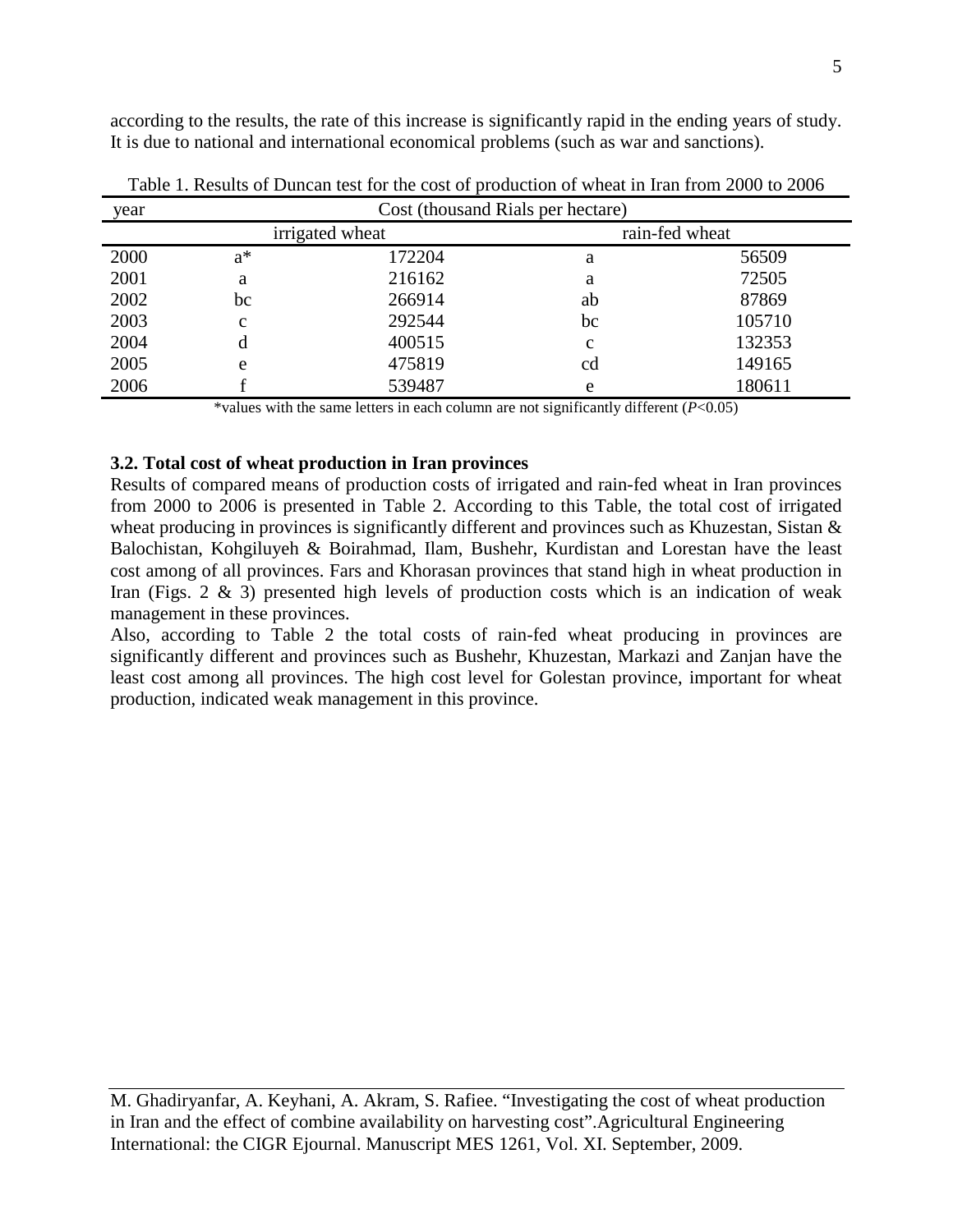| province       | Cost (thousand Rials per hectare) |        | Cost (thousand Rials per hectare) |        |
|----------------|-----------------------------------|--------|-----------------------------------|--------|
|                | irrigated wheat                   |        | rain-fed wheat                    |        |
| Khuzestan      | $a^*$                             | 218831 | ab                                | 71761  |
| Sistan&        | $\rm{a}$                          |        |                                   |        |
| Balochistan    |                                   | 221579 |                                   |        |
| Kohgiluye      | a                                 | 226795 | bc                                | 136279 |
| <b>Ilam</b>    | ab                                | 246482 | abc                               | 103052 |
| <b>Bushehr</b> | ab                                | 250598 | a                                 | 45121  |
| Kordestan      | ab                                | 256538 | abc                               | 100472 |
| W.Azarbaijan   | ab                                | 290684 | abc                               | 108382 |
| Lorestan       | ab                                | 294888 | abc                               | 109104 |
| Kermanshah     | ab                                | 296504 | bc                                | 122210 |
| Hormozgan      | ab                                | 302809 |                                   |        |
| Kerman         | abc                               | 309768 |                                   |        |
| E.Azarbayjan   | abc                               | 320056 | abc                               | 95056  |
| Zanjan         | abc                               | 320446 | ab                                | 79697  |
| Markazi        | abcd                              | 332995 | ab                                | 77156  |
| Semnan         | abcd                              | 345354 | $\mathbf{C}$                      | 151580 |
| Qom            | abcd                              | 348426 |                                   |        |
| Qazvin         | abcd                              | 354587 | abc                               | 87217  |
| Golestan       | abcd                              | 367849 | $\mathbf d$                       | 258758 |
| Chaharmahal    | abcd                              | 398031 | bc                                | 135576 |
| Hamedan        | abcd                              | 409010 | abc                               | 109025 |
| Ardabil        | abcd                              | 414343 | abc                               | 98847  |
| Yazd           | abcd                              | 432413 |                                   |        |
| Tehran         | bcd                               | 446523 | abc                               | 104173 |
| Fars           | bcd                               | 447805 | abc                               | 95386  |
| Esfahan        | cd                                | 520434 | abc                               | 84697  |
| Khorasan       | $\mathbf d$                       | 537953 | bc                                | 115846 |

Table 2. Results of Duncan test for the average production cost of wheat in Iran provinces from 2000 to 2006

\*values with the same letters in each column are not significantly different (*P*<0.05)

### **3.3. Harvesting cost of wheat in Iran provinces**

Results of compared means of harvesting cost of irrigated and rain-fed wheat in Iran provinces is presented in Tables 3. According to this Table the total harvesting cost of irrigated wheat producing in provinces is significantly different and harvesting cost in provinces such as Bushehr, Hormozgan, Khuzestan, Ilam, Fars, Kermanshah, Golestan and Qom is less than that of other provinces. These results are logical for provinces such as Khuzestan, Fars, Kermanshah and Golestan because of high level of  $I_{mi}$  (Fig.1). The lower harvesting cost in provinces such as Bushehr, Hormozgan and Ilam is due to the fact that they are in the vicinity of Khuzestan, Fars and Kermanshah, respectively. In spite of high level of  $I<sub>mi</sub>$  in Kordestan province (Fig. 2), the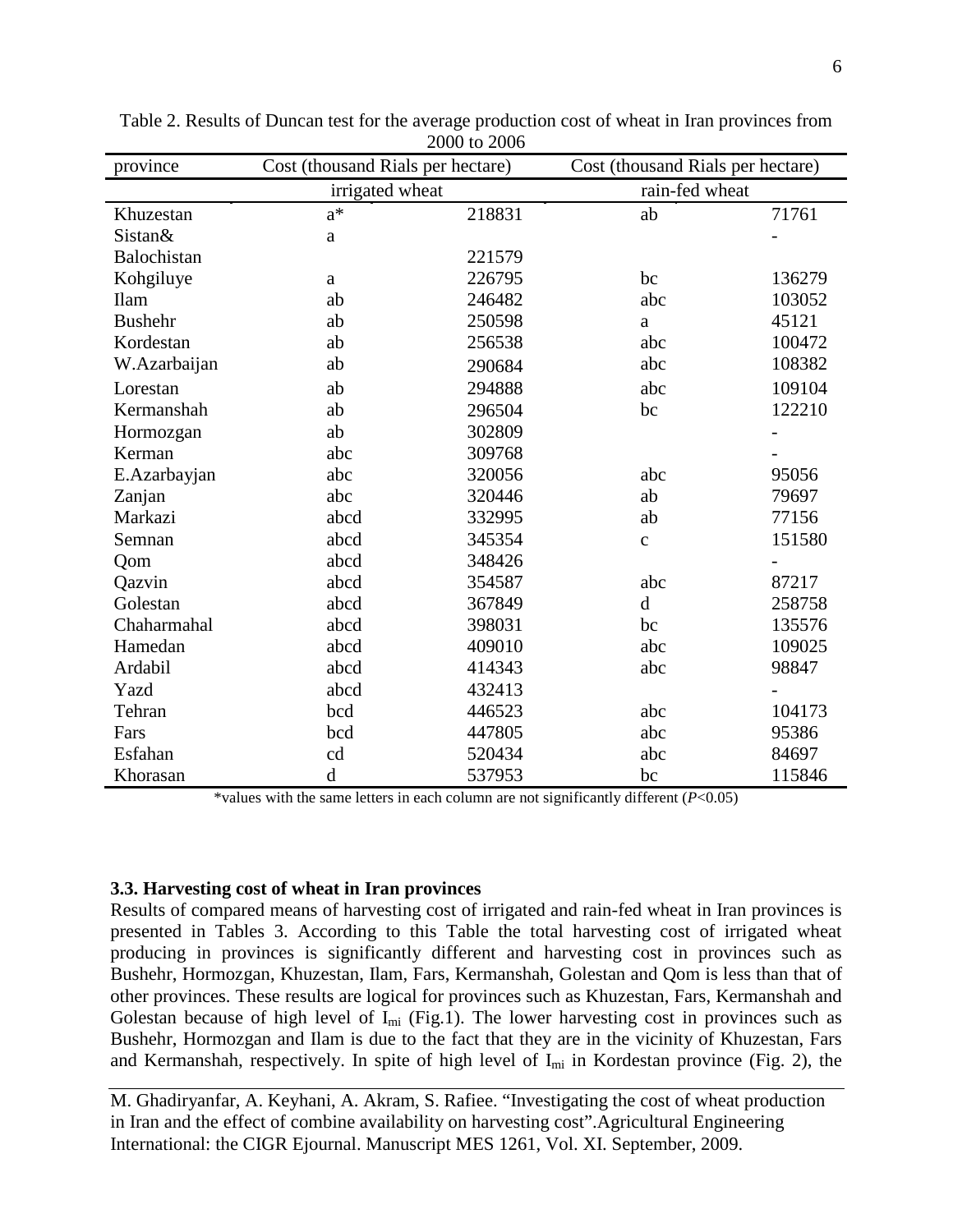According to Table 3 the harvesting cost of rain-fed wheat is less fluctuated than that of irrigated wheat. Lower fluctuation in the harvesting cost of rain-fed wheat is due to lower yield compared with irrigated wheat (Table 4). Similar to harvesting costs of irrigated wheat, provinces that have the higher level of Imi such as Khozestan, Markazi, Kermanshah, Fars, Kordestan and Ardabil, have the lower harvesting costs compared to that of other provinces (Table 3, Figs. 2 and 3). Table 4 also contains the results of Duncan test for the yield of wheat in Iran provinces.

According to table 4, Bushehr province has the lowest yield of wheat amongst the provinces, which could explain lower harvesting cost. From table 4, it is conceivable that provinces having higher Imi also exhibit higher yield.

| province            | Cost (thousand Rials per hectare) |       |                |                   |  |
|---------------------|-----------------------------------|-------|----------------|-------------------|--|
|                     | Irrigated wheat                   |       |                | Rain-fed wheat    |  |
| <b>Bushehr</b>      | $a^*$                             | 18412 | a              | 7347              |  |
| Hormozgan           | ab                                | 21501 | $\overline{a}$ |                   |  |
| Khuzestan           | abc                               | 24748 | ab             | 16631             |  |
| <b>Ilam</b>         | abcd                              | 28775 | abcd           | 21695             |  |
| Fars                | abcde                             | 33737 | abc            | 18812             |  |
| Kermanshah          | abcde                             | 35890 | abc            | 17995             |  |
| Golestan            | abcde                             | 37534 | bcdef          | 31687             |  |
| Qom                 | abcde                             | 39857 |                |                   |  |
| Semnan              | abcdef                            | 44019 | bcde           | 28605             |  |
| Kordestan           | abcdef                            | 45228 | abc            | 19158             |  |
| Markazi             | abcdefg                           | 46534 | ab             | 17495             |  |
| Lorestan            | abcdefg                           | 47196 | bcde           | 27861             |  |
| Tehran              | abcdefg                           | 47986 | bcdef          | 33347             |  |
| Kerman              | abcdefg                           | 51253 |                |                   |  |
| Hamedan             | bcdefg                            | 54501 | abcd           | 22847             |  |
| Qazvin              | bcdefg                            | 55658 | bcdef          | 32729             |  |
| Ardabil             | cdefg                             | 59412 | abc            | $20588^{\rm abc}$ |  |
| Sistan& Balochistan | $\text{defg}$                     | 61909 |                |                   |  |
| Esfahan             | defg                              | 64030 | cdef           | 38158             |  |
| Zanjan              | efgh                              | 67183 | abcd           | 22352             |  |
| Kohgiluye           | efgh                              | 68442 | ef             | 47199             |  |
| W.Aazarbayjan       | efgh                              | 78859 | bcdef          | 33183             |  |
| Yazd                | fgh                               | 81196 |                |                   |  |
| E.azarbayjan        | gh                                | 83320 | bcdef          | 30160             |  |
| Chaharmahal         | gh                                | 85467 | f              | 50043             |  |
| Khorasan            | h                                 | 98561 | ef             | 43975             |  |

Table 3. Results of Duncan test for the average harvesting cost of wheat in Iran provinces

\*values with the same letters in each column are not significantly different (*P*<0.05)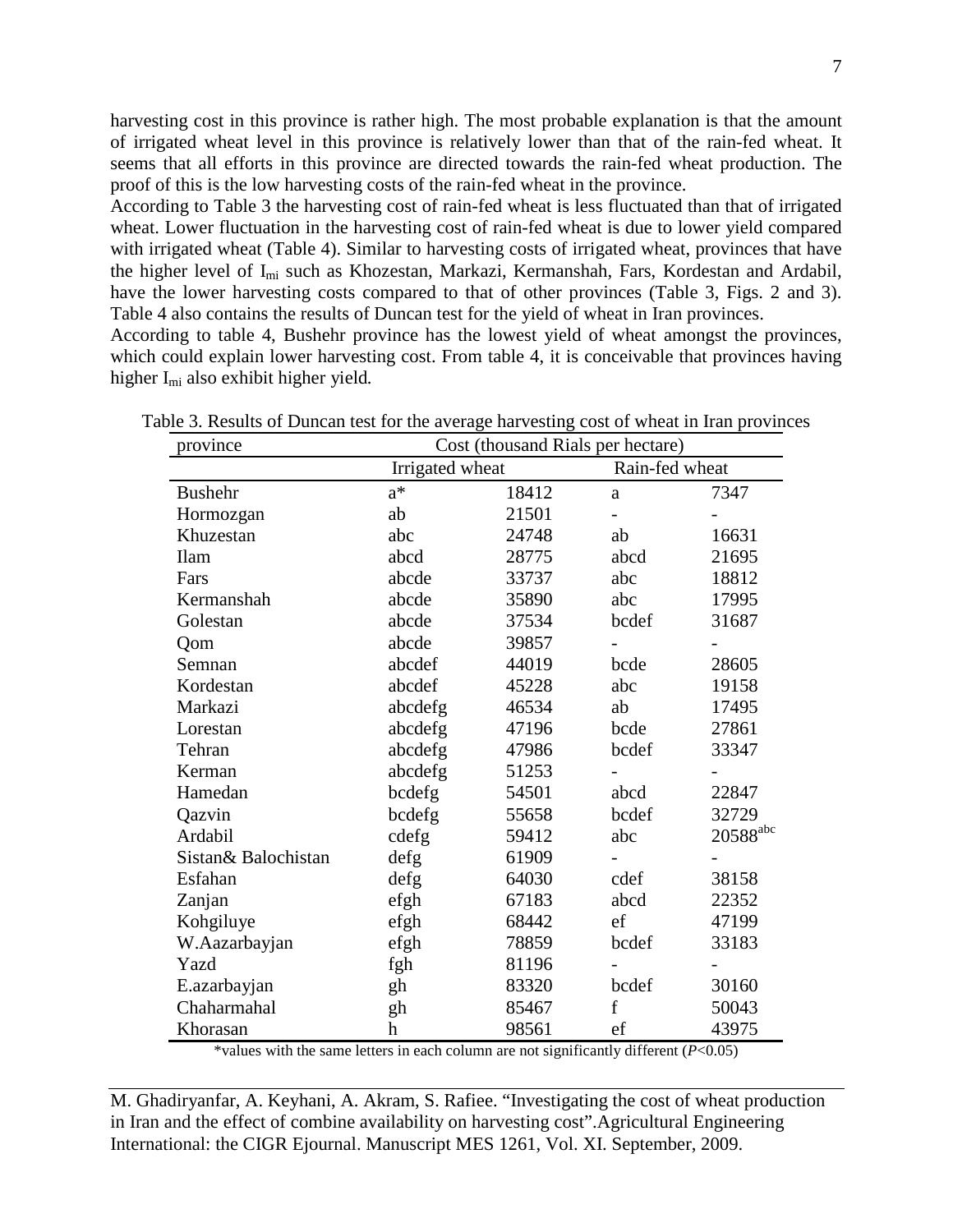| Province       | Yield $(kg.ha^{-1})$ |      |          |               |
|----------------|----------------------|------|----------|---------------|
|                | Irrigated            |      | Rain-fed |               |
| <b>Bushehr</b> | $a^*$                | 1854 | a        | 306           |
| Kordestan      | b                    | 2570 | fg       | 993           |
| Kerman         | bc                   | 2772 |          |               |
| Khorasan       | bcd                  | 2815 | abc      | 542           |
| E.Azarbayjan   | bcd                  | 2833 | bcdefg   | 753           |
| <b>Ilam</b>    | bcde                 | 2941 | bcdefg   | 768           |
| Lorestan       | bcdef                | 2978 | defg     | 932           |
| Markazi        | bcdef                | 2988 | bcdefg   | 690           |
| W.Azarbaijan   | bcdefg               | 3035 | cdefg    | $893^{\circ}$ |
| Chaharmahal    | cdefg                | 3075 | fg       | 1013          |
| Qazvin         | cdefgh               | 3190 | ab       | 515           |
| Kohgiluye      | cdefgh               | 3231 | efg      | 965           |
| Khuzestan      | defgh                | 3279 | bcdef    | 666           |
| Hamedan        | defgh                | 3288 | bcdefg   | 781           |
| Ardabil        | efgh                 | 3356 | fg       | 1014          |
| Kermanshah     | efgh                 | 3381 | g        | 1035          |
| Zanjan         | fgh                  | 3640 | efg      | 971           |
| Golestan       | ghi                  | 3521 | h        | 2066          |
| Esfahan        | ghi                  | 3608 | abcde    | 628           |
| Fars           | 1                    | 3933 | bcdefg   | 706           |

Table 4. Results of Duncan test for the yield of wheat in Iran provinces

\*values with the same letters in each column are not significantly different (*P*<0.05)

#### **4. CONCLUSIONS**

Generally, the cost of wheat harvesting in provinces is decreased with increasing the number of combine harvester  $(I_{mi})$  in provinces. Therefore, for decreasing the harvesting cost in Iran provinces, it is necessary to distribute more combine harvesters in provinces.

It was found that the number of combine harvesters in provinces with high level of irrigated wheat is higher than that of other provinces. Therefore, the cost of wheat harvesting in these provinces is lower. For decreasing the cost of harvesting of rain-fed wheat, it is necessary to allocate more combine harvesters for provinces such as Chaharmahal & Bakhtiari, West Azerbaijan, East Azerbaijan and Zanjan that have the high level of rain-fed wheat production (Fig. 3). It is clear that for Khorasan province with maximum level of irrigated and rain-fed wheat production in Iran (Fig. 3) High level of harvesting costs corresponds to low level of I<sub>mi</sub>. This means that the number of combines available in this province is not sufficient. Also provinces like Bushehr which have lower yield will also have lower harvesting cost. In addition, provinces with higher Imi have higher yield.